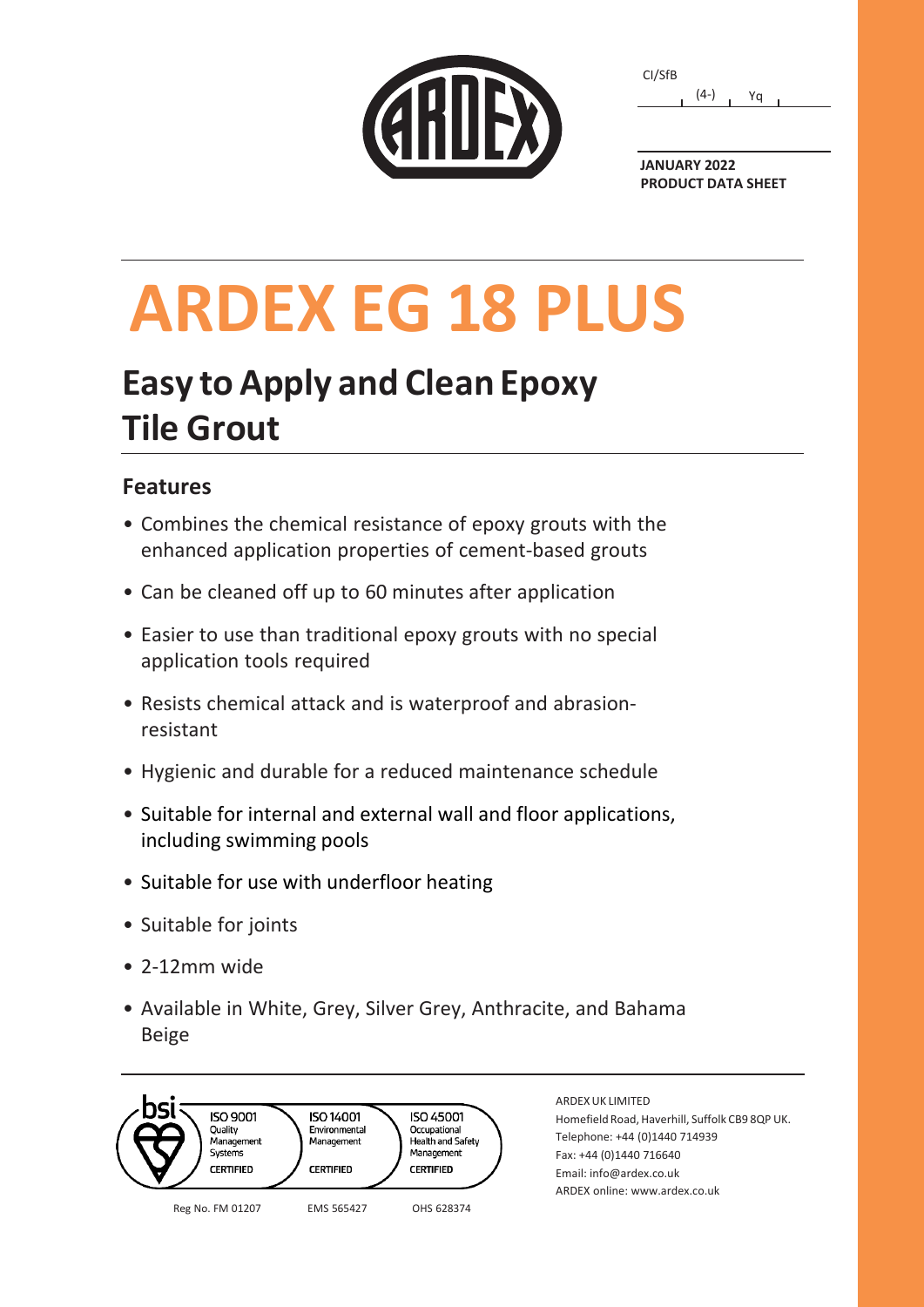## **ARDEX EG 18 PLUS**

### **Easy to Apply and Clean Epoxy Tile Grout**

#### **DESCRIPTION**

ARDEX EG 18 PLUS combines the performance of an epoxy based grout with the ease of application associated with cement basedgrouts.

ARDEX EG 18 PLUS has high chemical and abrasion resistance and, being impervious; it also produces hygienic joints that require minimal maintenance. Unlike traditional epoxy grouts, however, it is easy to apply and clean off, requiring no special tools and cleaning off up to 60 minutes after application.

ARDEX EG 18 PLUS grout is resistant to aqueous salt solutions, chlorine water, commercial cleaning agents, alkalis, as well as a wide range of dilute mineral acids. Please refer to the chemical resistance table overleaf for more detail. Full chemical resistance is achieved after 7 days at normal temperatures.

#### **USE**

ARDEX EG 18 PLUS is particularly suitable for use in swimming pools, showers, bathrooms, shops, hospitals, hydrotherapy and spa baths, sports centres and other buildings where high standards of hygiene and cleanliness are required.

#### **PREPARATION**

Before grouting, ensure the tiles are firmly fixed and that the tile faces and joints are clean and free of dust, excess adhesive orstanding water.

#### **MIXING**

Consult MSDS for required PPE before mixing. Empty the contents of both the resin and the hardener into the empty larger outer bucket. Thoroughly mix the two components together to obtain a homogeneous mixture. Add all the filler and then continue to mix until a smooth, homogeneous mortar is produced. The use of a propeller-type stirrer in a slow speed drill is advantageous. Mix slowly and thoroughly to a uniform colour. Avoid entraining air by mixing at too high speed or by over-mixing. Note: Transfer some of the mixed mortar back into each of the resin and hardener pots to disperse any remaining materials left in these container (back mixing). Transfer this material back into the main mixing bucket then thoroughly mix in until a uniform mortar is produced. Mixed epoxy grout working time 20°C: approx. up to 60 minutes when applied to tile surface.

This is reduced at higher temperatures and extended at lower temperatures. Apply at temperatures above  $10^{\circ}$ C and below  $30^{\circ}$ C At high temperatures, it is recommended that the mortar is spread out immediately after mixing as self-heating in the container will reduce the working time/pot life.

#### **APPLICATION**

1. Check potential staining risk or scratching by applying to an unused tile before proceeding, if required a protective sealer can be applied 2. For glass, some natural stone, profile trims, absorbent textured or soft ceramic tiles which may be vulnerable to surface scratching, test in a small inconspicuous area to ensure compatibility, or consult the tile manufacturer/ distributor for further advice. See also BS 5385: Part 1 for further information.

3. Work in small areas using a Hard Rubber Grout Float. Completely fill tile joints with mixed depth. The grout coverage figure for grout and compact well, removing excess grout from tile surface as work proceeds. Just before cleaning off, apply a fine mist of clean water from a suitable spray bottle to the surface of the tiles to emulsify/soften the grout residues just prior to cleaning down.

4. Clean off within the working time (typically 15-60 minutes depending on site temperature) using a damp sponge and clean water. This time is affected by the ambient conditions, porosity of the tiles and the width of the joints. However, cleaning can commence as soon as the grout surface is firm enough to resist damage and excavation of the joint during the cleaning

process. Cleaning must be completed by 60 minutes after grouting.

Using a clean, damp, sponge, remove emulsified epoxy/water residue, cleaning diagonally to grout lines. Clean the sponge and wash water frequently to avoid transferring residue back to the tile surface.

6. Clean any remaining light haze from the surface next day with a damp sponge or if required by using a EMULSIFYING PAD (WHITE) or Scotchbrite pad (see below).

Tools should be cleaned before the mortar has hardened using a brush and water.

NOTE: Do not allow any surplus grout or haze to remain on the surface for more than 24 hours. All grouting should be completed in line with BS 5385.

Protection (food preparation/ storage areas): Tiles/mosaics to be kept dry and not brought into service until the epoxy grout has cured and bag of coloured filler. hardened, 7 days. Not recommended for grouting tiles with soft-glazed wall tiles or tiles with metal décor or lustre.

NOTE: As for all epoxy grouts,

ARDEX EG 18 PLUS may yellow on exposure to sunlight, UV light or strong heat. Where strong exposure is anticipated, consider the use of ARDEX EG 18 PLUS GREY or ANTHRACITE. Spillages of, e.g. coffee and fruit juices, may stain the surface of the grout if not cleaned immediately.

Textured or profiled non-slip tiles may require the use of a Scotchbrite pad to emulsify the residues. For modern "sand-paper texture" nonslip tiles used in swimming pools and other wet areas, we recommend the manufacturer also be consulted for additional cleaning guidelines.

For contrasting colours (grouts/tiles) and textured tiles, a final clean using a proprietary epoxy grout remover may be required to remove any traces of emulsified residues.

Where acid based cleaning products are to be used on the hardened grout, we recommend that the product is first tested on the wetted grout before application to ascertain the resistance of the colour/grout.

Thorough rinsing off is required to remove any residues of the acidic cleaner to prevent discolouration/damage to the grouted joint.

#### **GROUT COVERAGE**

This will depend upon the tile size and joint width, and ARDEX EG 18 PLUS is 1.5.

Use the following to estimate the approximate grout requirements for square orrectangular tiles (all measurements in mm):

- 1. ADD length and breadth of tile together.
- 2. MULTIPLY result by joint width.
- 3. MULTIPLY result by joint depth.
- 4. MULTIPLY result by coverage figure (1.5 for ARDEX EG 18 PLUS).
- 5. DIVIDE result by length of tile.
- 6. DIVIDE result by breadth of tile.

The result is the material requirement in kg per m<sup>2</sup>.

#### Example:-

Tiles 150mm x 150mm x 5mm; joints of 5mm:-

 $300 \times 5 \times 5 \times 1.5 \div 150 \div 150 = 0.5 \text{kg/m}^2$ 

- thus one 4kg unit of ARDEX EG 18 PLUS will grout up to 8.0m² of tiling.

Note: These figures will differ when using other tile joint dimension. Highly textured tile surfaces may require 0.1 – 0.2kg/m<sup>2</sup> of extra grout.

Quick and easy grout coverage can be calculated using the grout calculator available online at: www.ardex.co.uk

#### **PACKAGING**

ARDEX EG18 PLUS issupplied in an outer mixing bucket containing pre-gauged pots of resin and hardener and a

#### **STORAGE AND SHELF LIFE**

Store in dry conditions. ARDEX EG18 PLUS has a storage life of not less than 12 months in the original unopened containers.

#### **PRECAUTIONS**

Consult the MSDSs for the resin, hardener and filler before use.